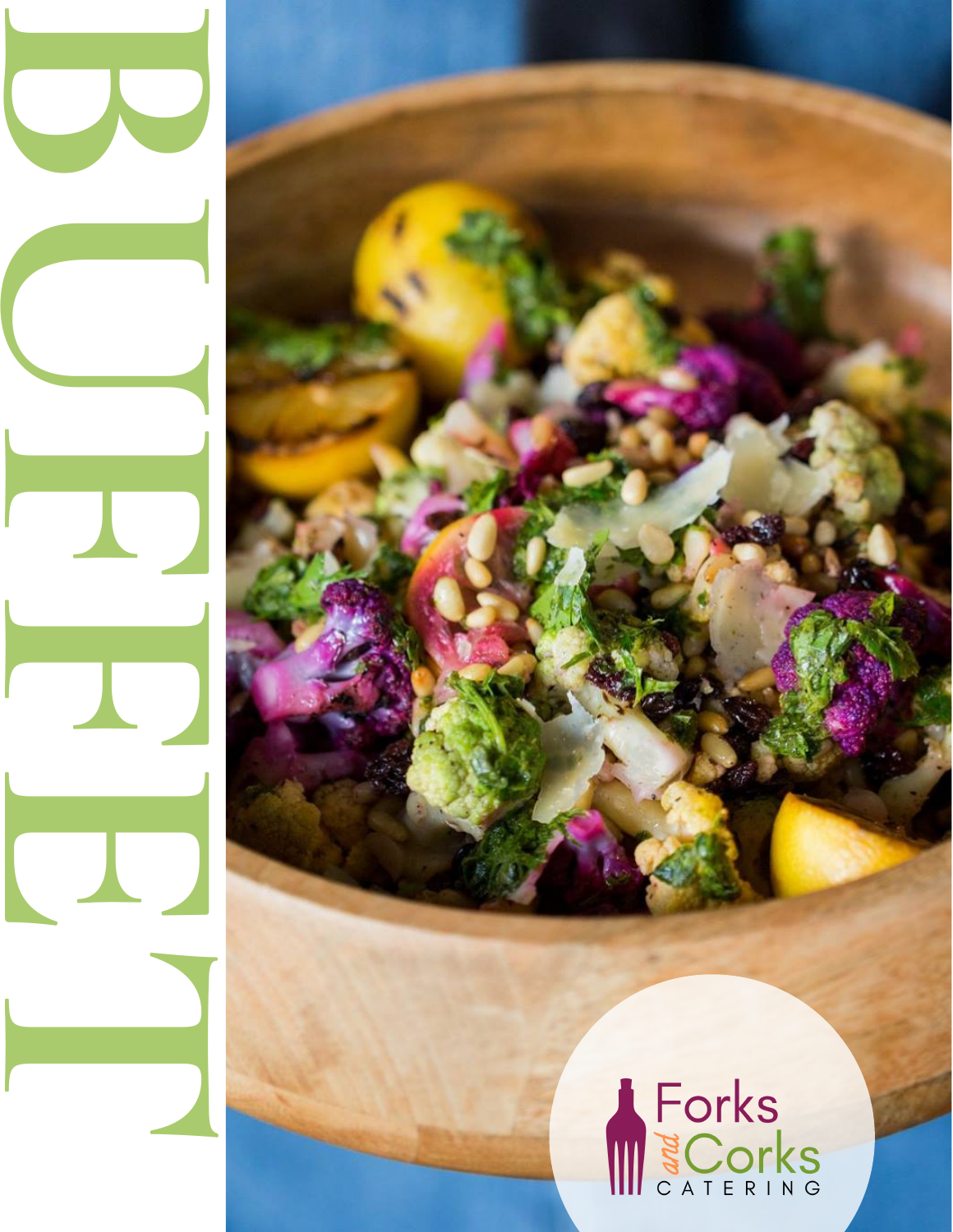### gracious tastes

#### LEAFY GREENS choose one...

**Classic Garden** greens, tomatoes, cucumbers, carrots + champagne vinaigrette **@ 0**, ranch  $\heartsuit$  **G Classic Caesar** romaine, parmesan, focaccia croutons, house-made Caesar dressing **Grilled Peach + Fig** greens, crisped prosciutto, white balsamic vinaigrette ☼ **Oregon Berry** spinach, blueberries, strawberries, toasted pecan, feta, red onion, berry balsamic vinaigrette  $\mathbf{Q} \otimes \mathbf{Q}$ 

**Orchard Harvest** greens, apples, dried cherries, pecans, parmesan, champagne vinaigrette  $\mathbf{\mathbf{\Phi}}$ 

#### MAIN ENTREES choose one or two...

LEAF<br>
Classic<br>
Classic<br>
Classic<br>
Grilled<br>
Oregon<br>
WAII<br>
Herb-M<br>
Nitro St<br>
Blacker<br>
Rosema<br>
Pan-Sea<br>
Bourbo<br>
Chicker<br>
Herb-M<br>
Sweet I<br>
Herb-M<br>
Sweet I<br>
Herb-M<br>
Sweet I<br>
Herb-M<br>
Sweet I<br>
Herb-M<br>
Sweet I<br>
Herb-M<br>
Sweet I<br>
Her **Herb-Marinated Grilled Tri Tip** house-made steak sauce **<b> O** horseradish cream **O Nitro Stout Beef Short Rib** dark onion demi-glace, crispy onion **Blackened Salmon** pineapple jalapeno salsa **O Rosemary-Roasted Salmon** orange balsamic butter sauce **Pan-Seared Cod** artichokes, capers, roasted grape tomatoes, white wine butter sauce **G Bourbon Balsamic Grilled Chicken** honey bacon glaze **Chicken Saltimbocca** prosciutto, fontina, sage beurre blanc **Herb-Marinated Grilled Pork Loin** cherry mostarda -or- red wine + crispy onion  $\odot$   $\odot$ **Sweet Italian Sausage Lasagne** ricotta, mozzarella, parmesan, marinara **Harvest Vegetable Napoleon** roasted farm-fresh vegetables, fontina, polenta, crispy leek  $\mathbf{\mathbf{\odot}}$  **G** vegan entrees on request for up to 5% of your guest count

### ROOTS | GRAINS | VEG choose two...

**Rosemary Garlic Roasted Potatoes**  $\bullet$  **<b>G** Asiago-Whipped Potatoes  $\bullet$  **G Sea Salt Garlic Fingerling Potatoes**  $\overline{\mathbf{O}}$  **<b>G** Smashed Red Skin Potatoes  $\overline{\mathbf{O}}$  **G Au Gratin Potatoes**  $\mathbf{\mathbf{\Psi}}$  **Hazelnut Rice Pilaf** cherry, thyme  $\mathbf{\mathbf{\Phi}}$  **G Lemon-Roasted Asparagus**  $\bullet$  $\bullet$  $\bullet$  $\bullet$  **Sauteed Seasonal Vegetables**  $\bullet$  $\bullet$ **Honey-Roasted Rainbow Carrots**  $\widehat{\mathbf{V}}$  **G Herb-Roasted Root Vegetables**  $\widehat{\mathbf{V}}$  **G**  $\approx$ 

**Roasted Brussels Sprouts** candied pecans **☼ Green Beans** smoked bacon + shallots **O** OR roasted red pepper + mushrooms **O** G

#### also includes...

**Thouse Focal**<br>Beverage Section<br>Sing<br>Sing **House Focaccia** + butter **Beverage Service | Buffet Signage | Professional Service Staff**

single entree | 50-74 guests 28.00 | 75-149 26.00 | 150+ 24.00 dual entree | 50-74 guests 36.00 | 75-149 34.00 | 150+ 32.00

G Gluten Free *V* Vegetarian **V** Vegan **O** Dairy-Free  $\ast$  Seasonal

1324 NW 9th Street, Corvallis, Oregon 97330 | forksandcorkscatering.com | 541.286.4412 A 21% operations charge will be applied to all food, beverage, and rental items Copyright ©Forks and Corks Catering  $[2 \text{ of } 5]$